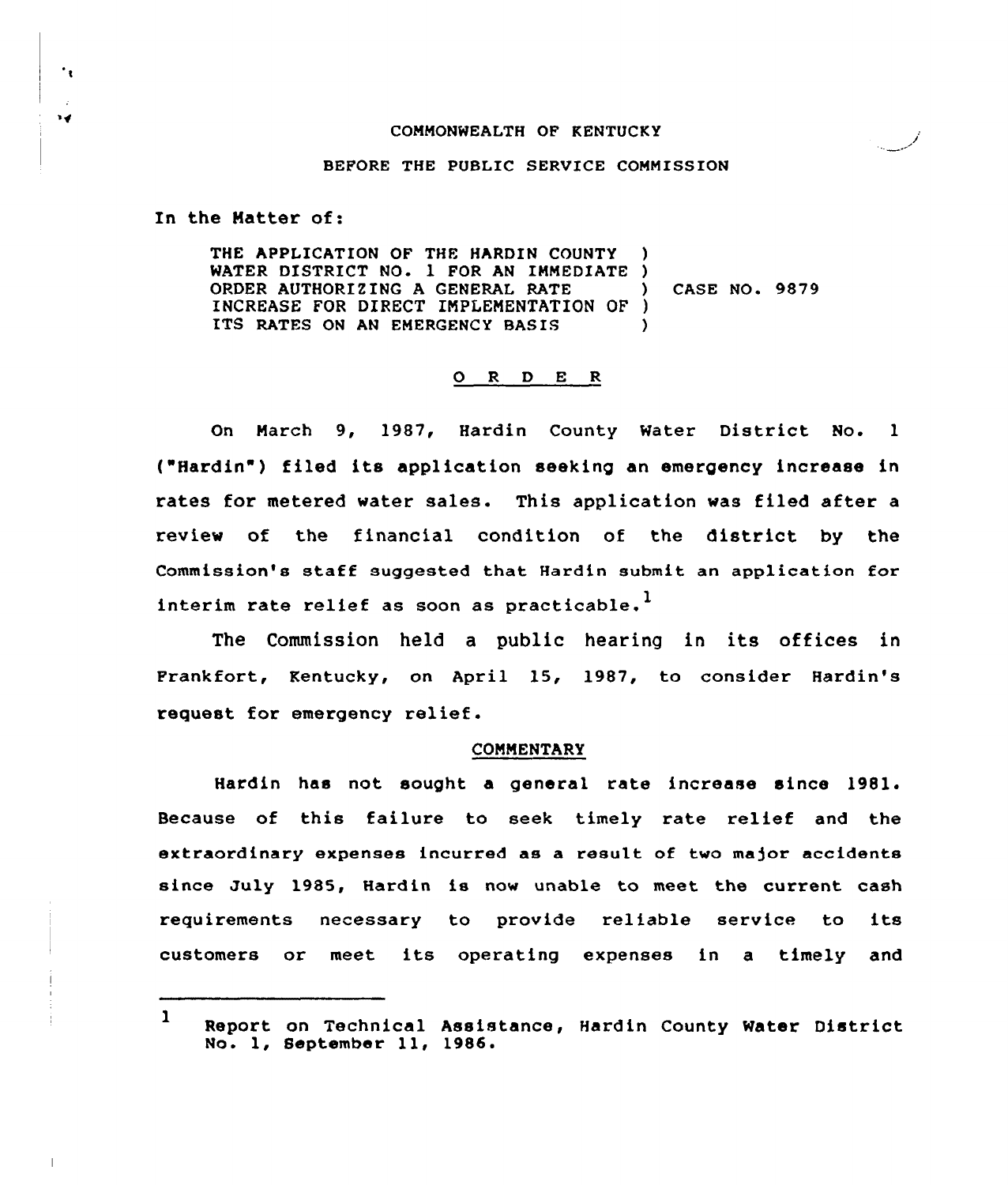financially acceptable manner. Financial information filed with the application in this case indicates that Hardin incurred a net loss of approximately \$308,000 for the calendar year ended December 31, 1986. This net loss will be reduced to \$283,000 when adjusted for \$25,000 of additional revenues to be realized as a result of increased wholesale rates granted by this Commission in Case No. 9852.<sup>2</sup>

 $\ddot{\phantom{a}}$ 

 $\mathbf{M}$ 

It has been necessary for Hardin to utilize depreciation reserves in an effort to meet extraordinary expenses. As a result, the depreciation fund is currently maintaining a zero balance and provides no assistance with regard to cash flow relief.

In addition to the cash flow problems caused by normal operating expenses, there are numerous expenditures which need to be incurred for improvements, repairs and maintenance. Some of these improvements include those required by the Commission to comply with their employee and public safety standards as recommended in Case No. 9671.<sup>3</sup>

Hardin's Commissioners have taken a 33 1/3 percent reduction in compensation and several needed improvements have been postponed in an effort by Hardin to help alleviate immediate cash flow problems.

<sup>2</sup> Hardin County Water District No. <sup>1</sup> for a Tariff Rate Increase for Two Wholesale Water Customers.

<sup>3</sup> Kentucky Public Service Commission vs. Hardin County Water District No. 1, Report on the Collapse of <sup>a</sup> Hardin County Water District #1 Standpipe, April 30, 1986.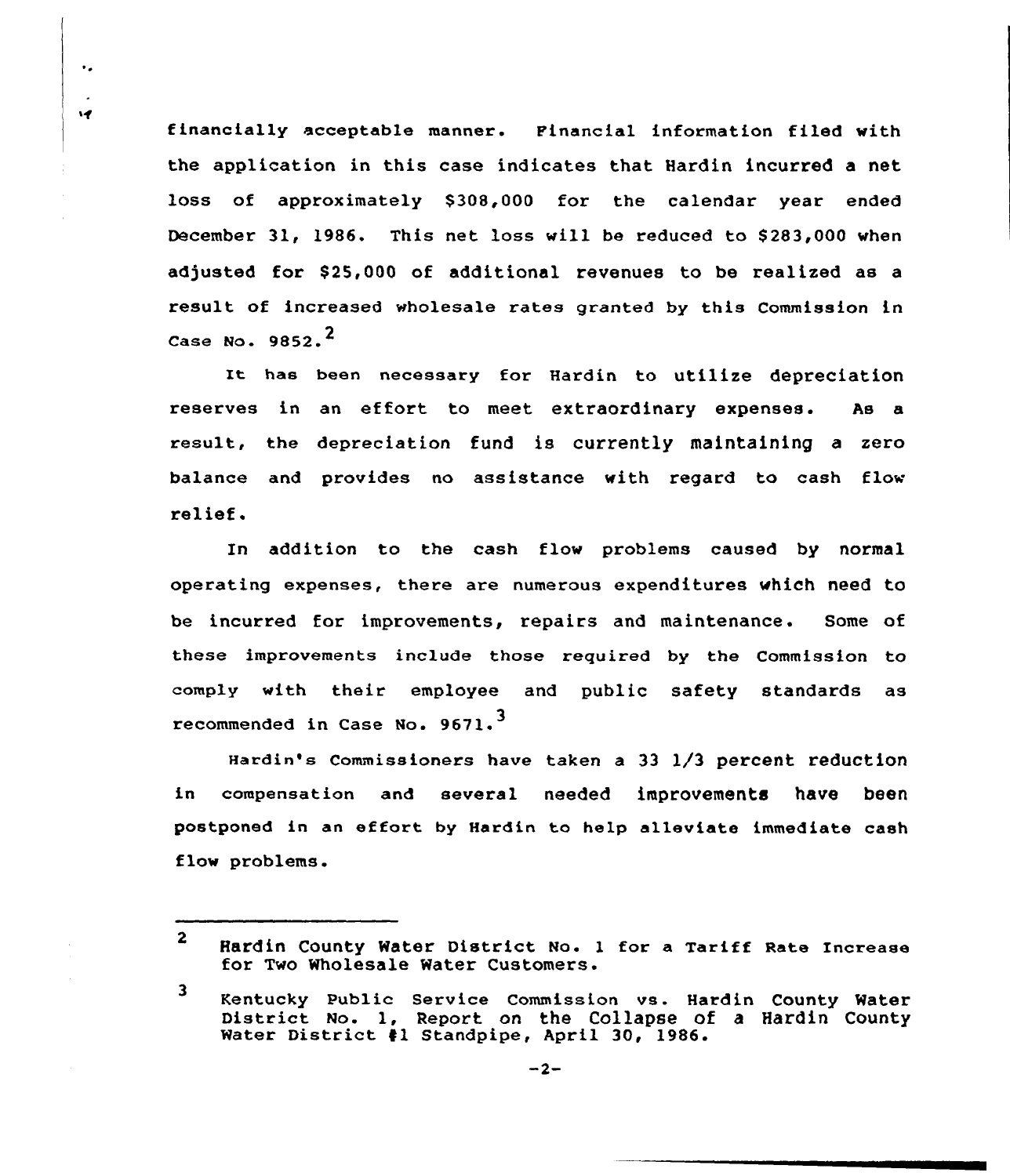It should be noted that the financial information presented in the application appears to be somewhat unreliable, particularly with regard to the billing analysis and usage figures. However, it is the Commission's opinion that, based on an analysis of the data provided and testimony at, the hearing, the requested rate increase is necessary and not unreasonable.

### **SUMMARY**

The Commission finds that an emergency exists and that Hardin's credit or operations will be materially impaired or damaged unless an interim increase is granted immediately.

Accordingly, the Commission finds that Hardin should be granted the proposed interim rates as set out in Appendix <sup>A</sup> of this Order, subject to refund pending final determination of Hardin's application for rate relief.

IT IS THEREFORE ORDERED that:

 $\ddot{\phantom{0}}$  $\ddot{\phantom{0}}$ 

 $\ddot{\phantom{0}}$ 

1. Hardin County Water District No. <sup>1</sup> is hereby authorised to place into effect an interim rate as set forth in Appendix <sup>A</sup> for service rendered on and after the date of this Order.

2. The revenue from this interim rate shall be collected subject to refund.

Hardin shall maintain its records tn such manner as will 3. enable it, the Commission or any of its customers to determine the amounts to he refunded and to whom due in the event a refund is ordered by the Commission.

 $-3-$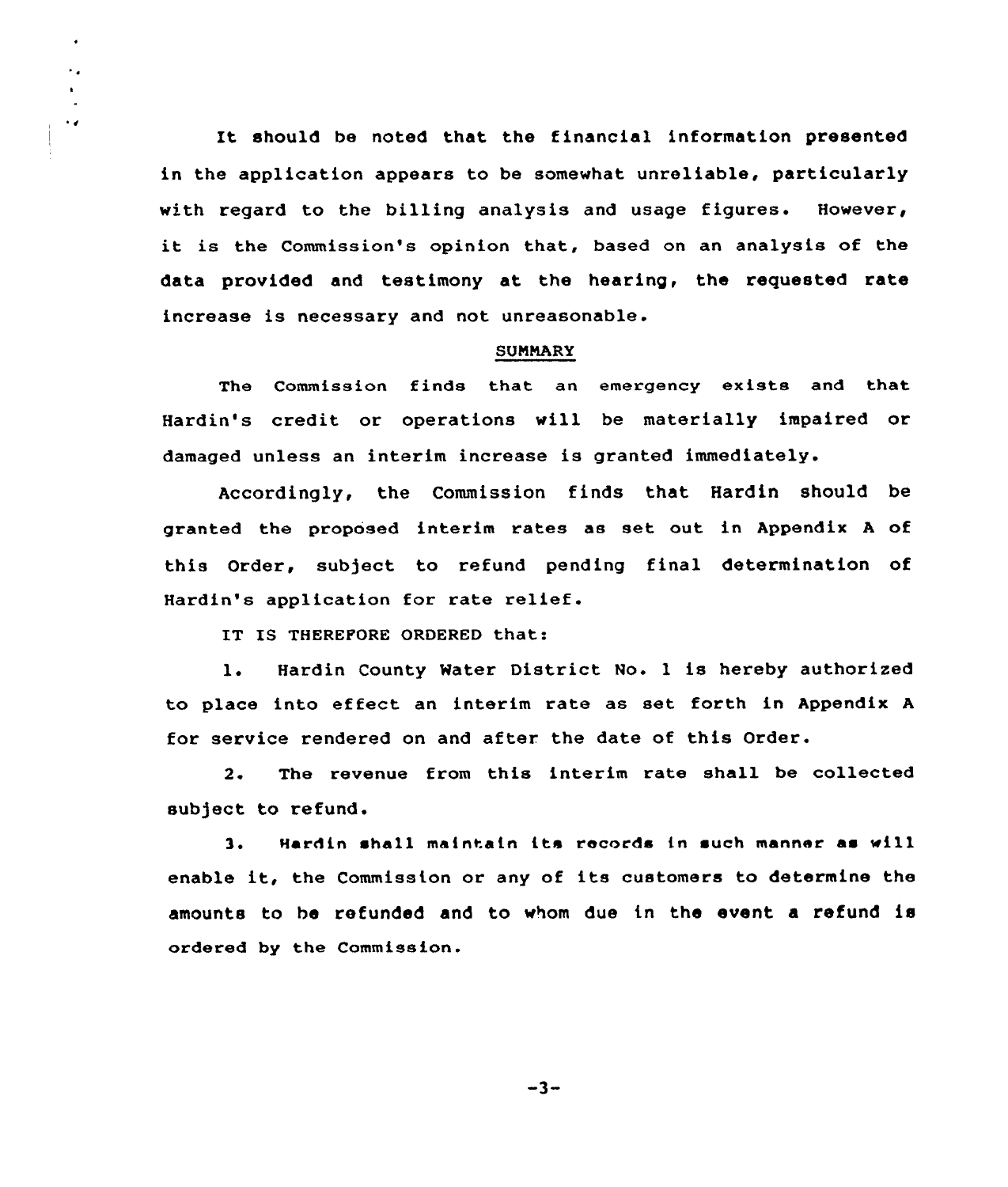Hardin shall furnish the Commission within 20 days of  $4.$ the date of this Order its revised tariff sheet setting forth the interim rate approved herein.

Done at Frankfort, Kentucky, this 6th day of May, 1987.

PUBLIC SERVICE COMMISSION

Curlist D. Hema Chairman

ATTEST:

**Executive Director**